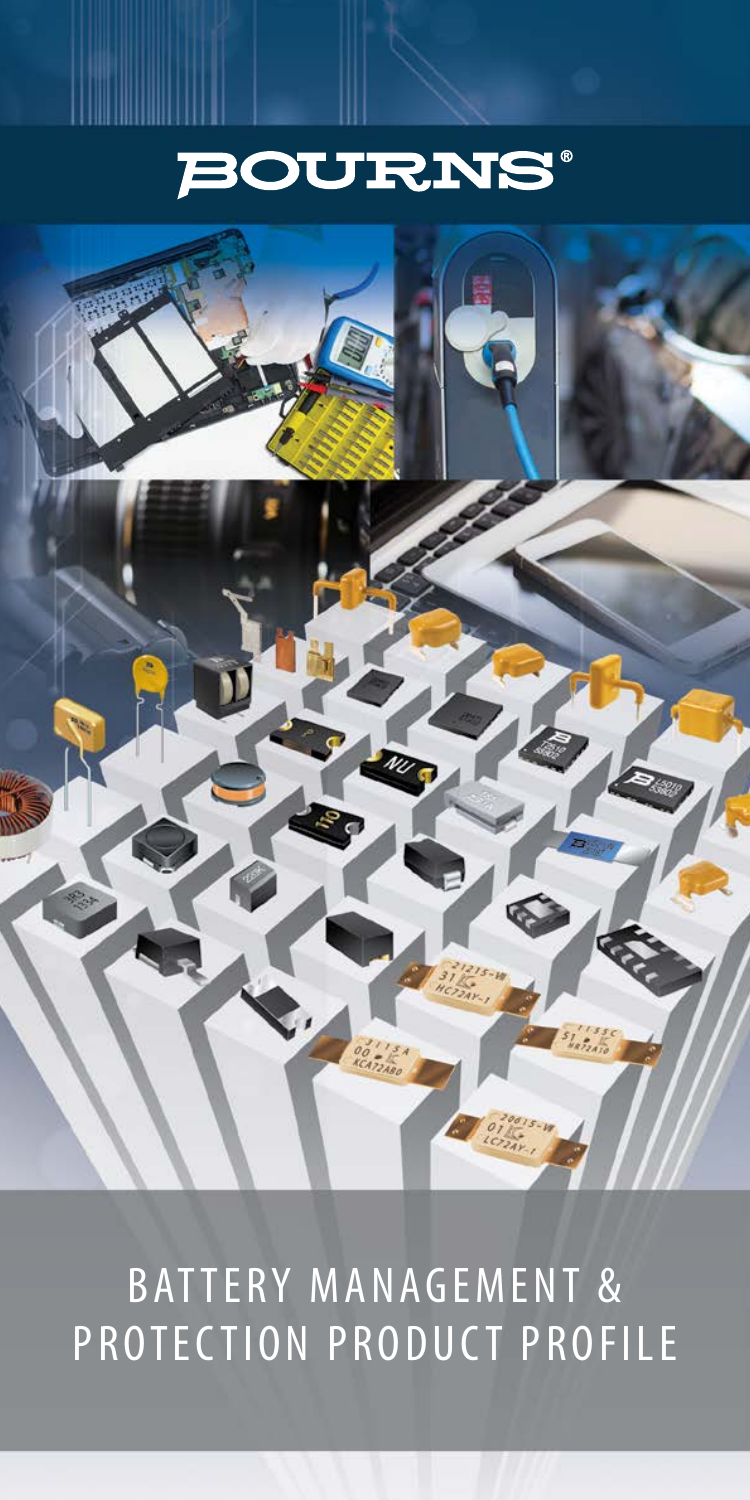# Introduction



The rechargeable battery industry is experiencing significant growth which is projected to continue to expand into the future. This growth is driven by an increase in portable battery powered devices, electric vehicles, energy storage and industrial applications.

These applications use various battery chemistries including nickel cadmium, nickel-metal-hydride, lithiumion, and other chemistries currently in development.

#### Block Diagram of High Voltage Battery System 2 Charger **Mactor** Switch SPI (Serial Peripheral Interface)  $12<sub>1</sub>$ CAN **Current** Sense Block 1 Cell Monitoring & Balance Block 2 Block 3 Block 4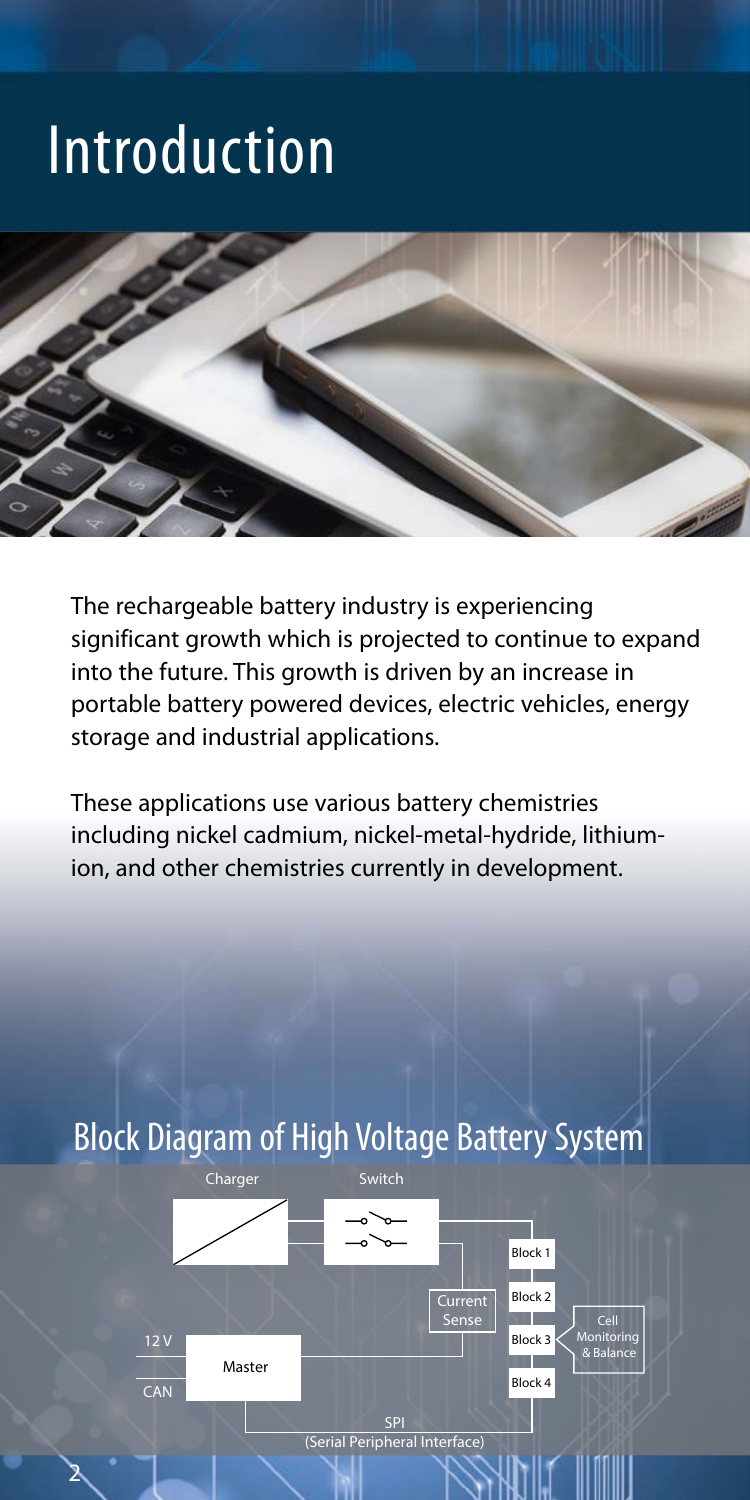# Battery Monitoring

Battery pack voltages can range from a couple of volts in portable electronics to higher voltages such as 48 V and 60 V in power tools or in hybrid electric vehicles. For fully electric vehicles, battery stacks can be 400 V or higher, requiring fully isolated communications and power at high working voltages.

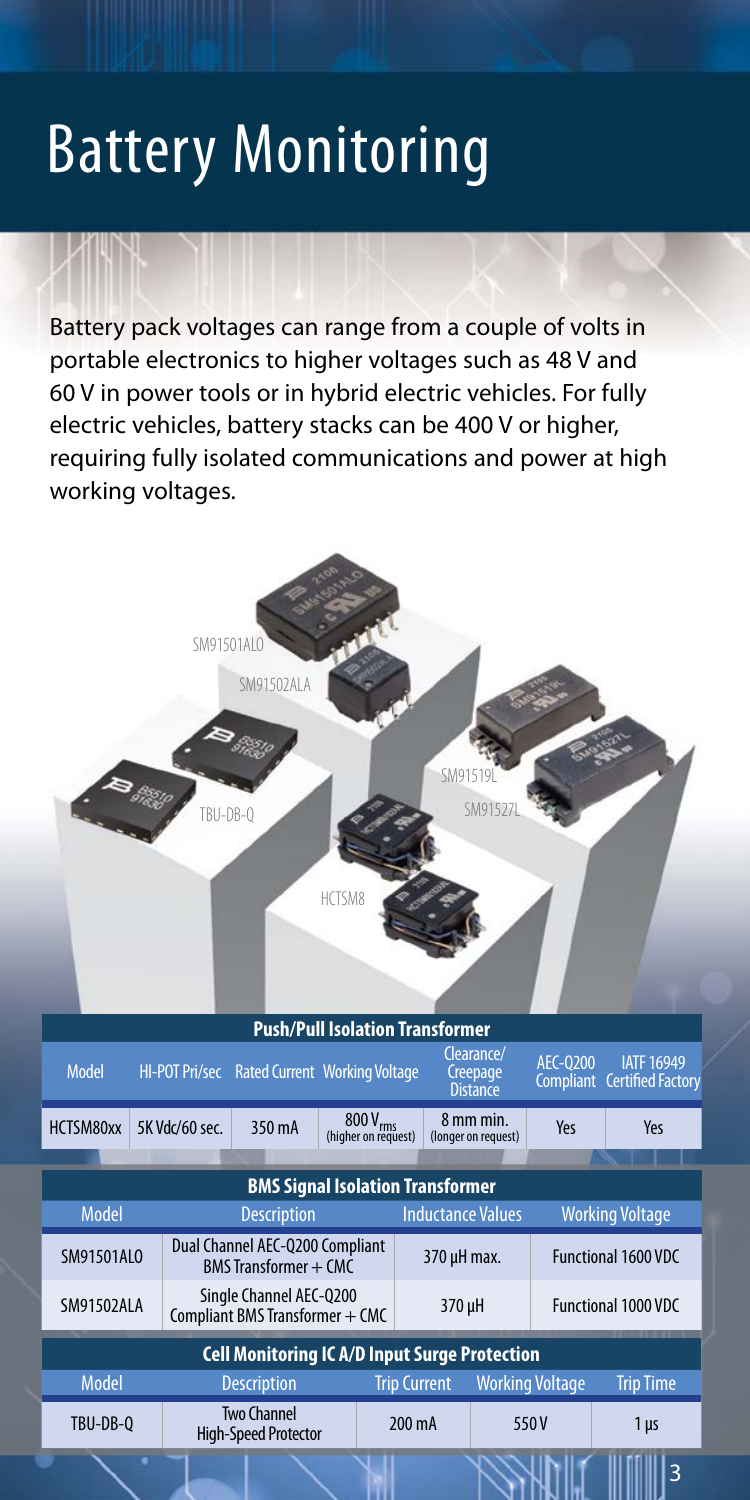## High Power Magnetics for Chargers



The Bourns Factory in Dongguan, China produces standard high power inductors for chargers and customized transformers for high frequency and high AC currents in topologies used in high power converters such as full bridge resonant LLCs.

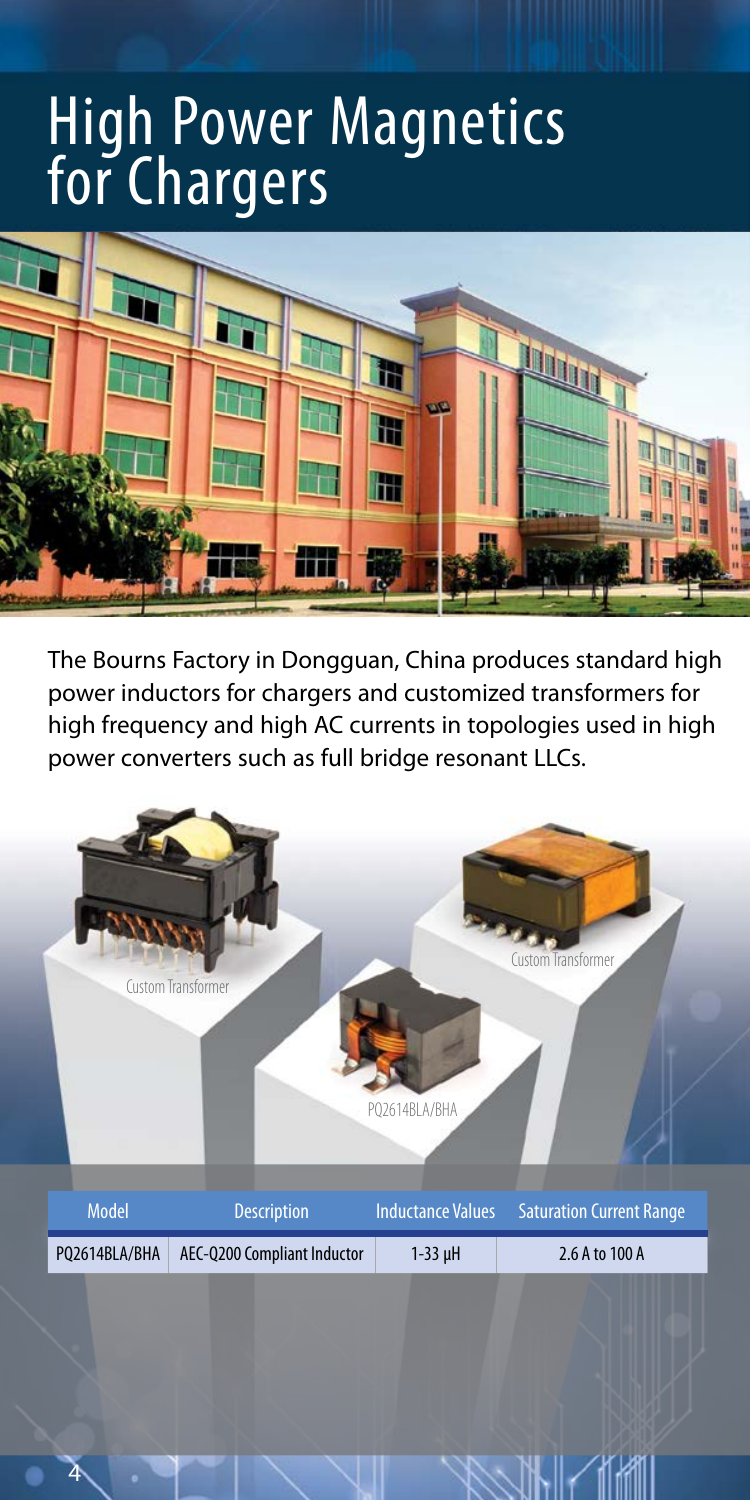# **CANbus**

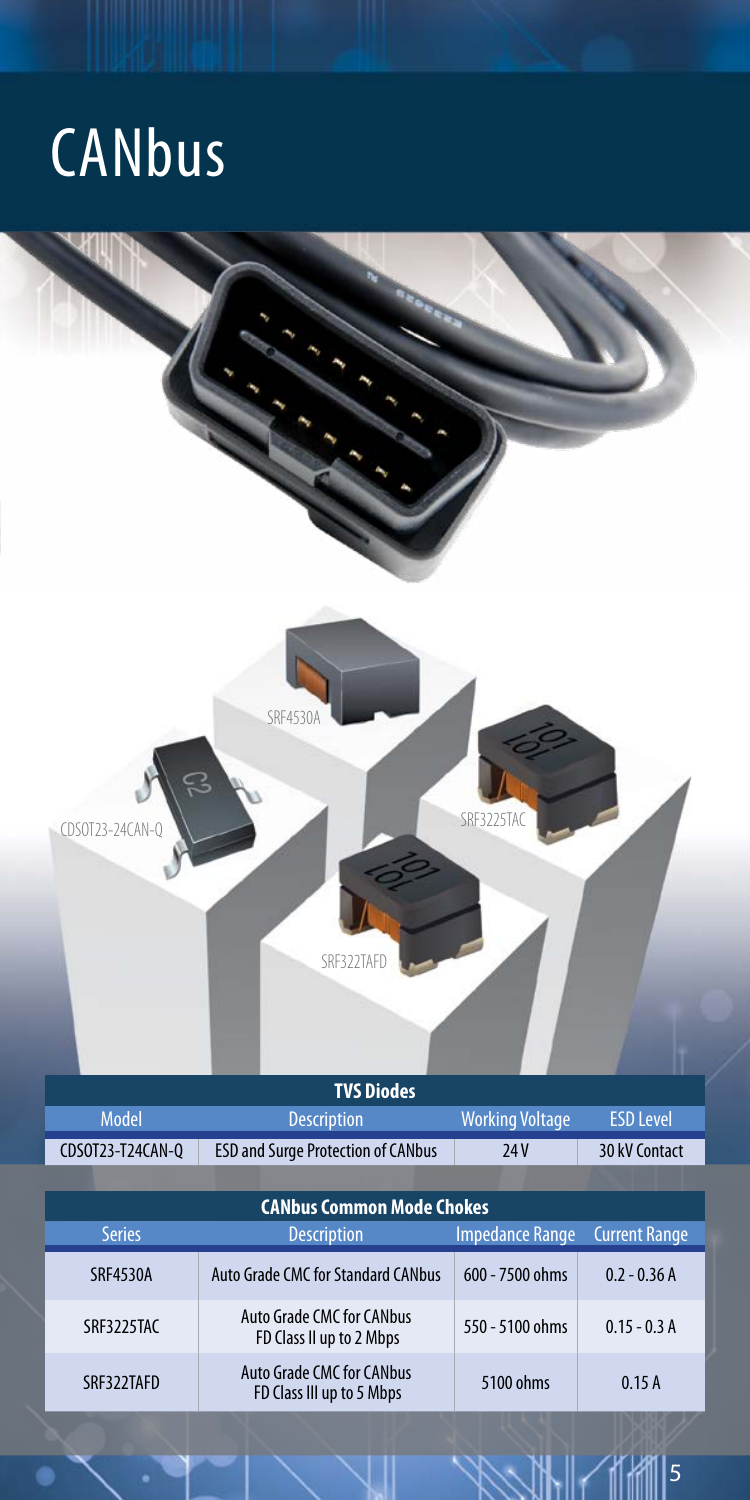# Relay Protection

Bourns® high power TVS diodes can prevent flyback surges from damaging MOSFET or relay contact switches which can occur during disconnection of a short circuit.



#### **Power TVS Diodes**

| <b>Model</b> | <b>Description</b>                                          | <b>Peak Current</b> | Repetitive<br>Standoff Voltage |
|--------------|-------------------------------------------------------------|---------------------|--------------------------------|
| PTVS3-xxC-M  | Axial Leaded/Surface Mount<br><b>Power TVS Diode</b>        | 3 kA                | $66 - 76 V_{\text{w}}$         |
| PTVS6-xxC-M  | Axial Leaded /Surface Mount<br><b>Power TVS Diode</b>       | 6 <sub>k</sub> A    | $66 - 76$ V <sub>wm</sub>      |
| PTVS10-xxC-M | <b>Axial Leaded Surface Mount</b><br><b>Power TVS Diode</b> | 10 kA               | $66 - 76 V_{wm}$               |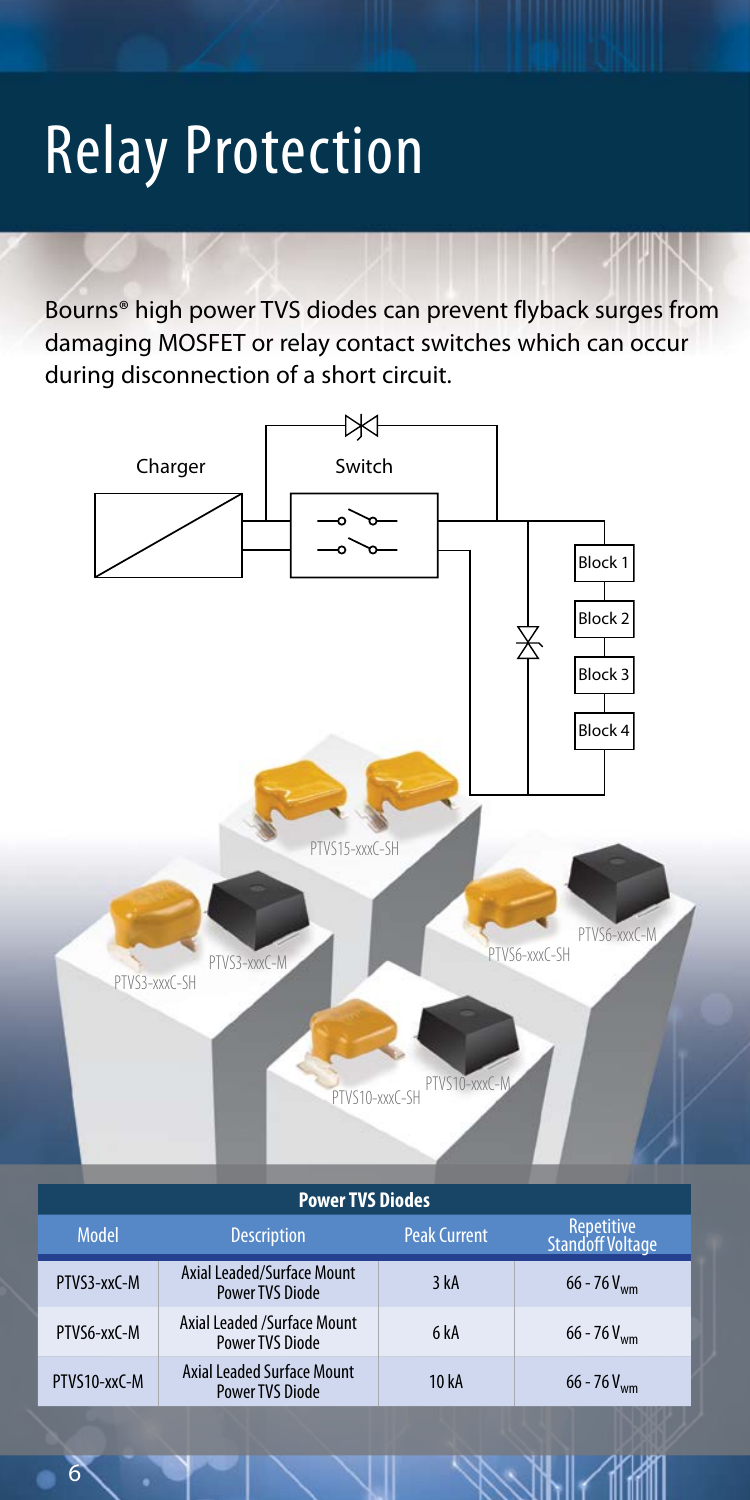# Current Sense Resistors

### Types Available:

- Surface mount
- Bus bar mount
- Custom

#### Features:

- Low TCR resistive material
- Resistances as low as 25 µΩ
- Rated power up to 50 W
- Customization capability
- 4-Terminal Kelvin connections in some models
- AEC-Q200 compliant



*\*Bourns® products have not been designed for and are not intended for use in "lifesaving," "life-critical" or "life-sustaining" applications nor any other applications where failure or malfunction of the Bourns® product may result in personal injury or death. See Legal Disclaimer Notice.*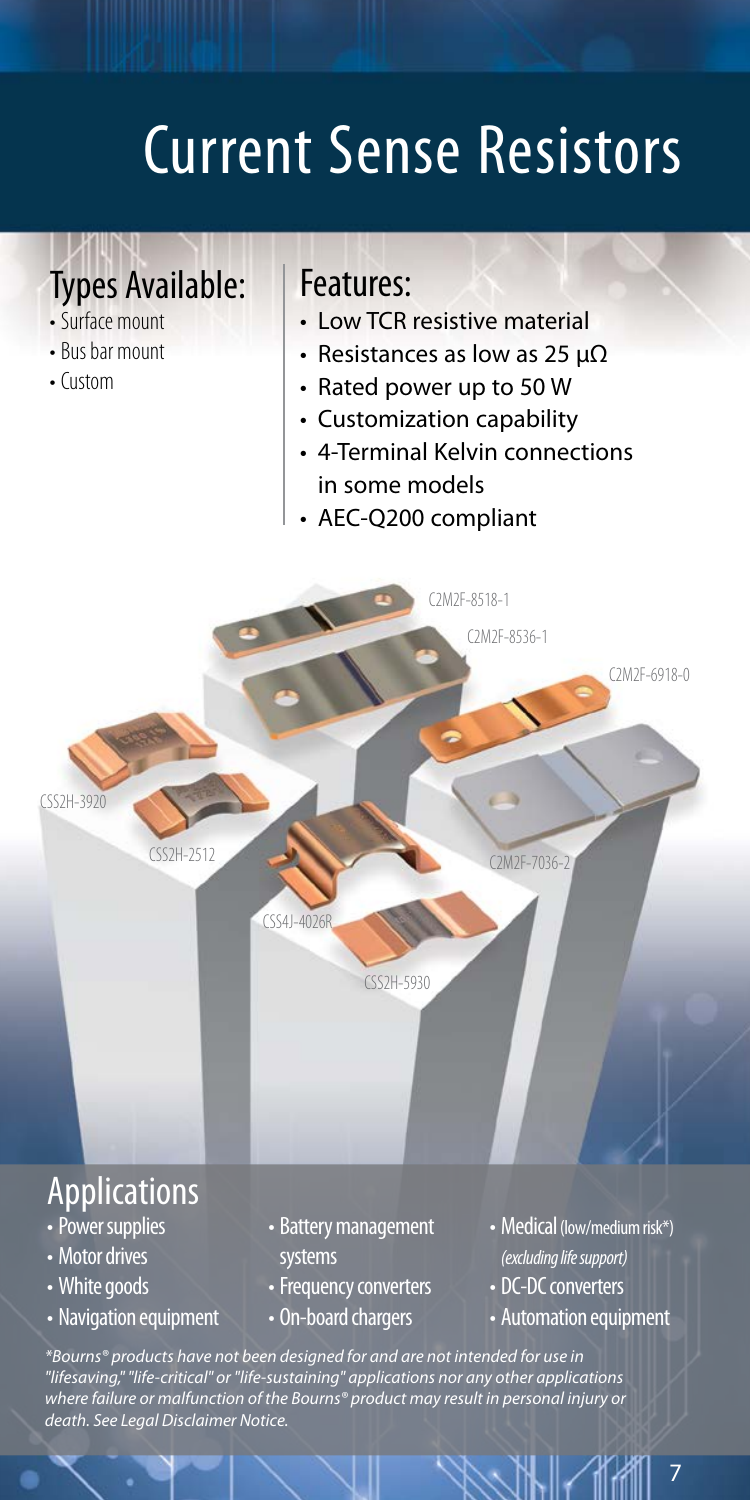## Lithium-Ion Battery Pack Protection

Charging and discharging of smartphone and tablet Lithiumion battery packs is controlled by the gas gauge IC, along with low resistance MOSFETs and current sense resistors.

For safety reasons, IC independent overcurrent and overtemperature protection may also be added to the pack. Bourns offers two technologies for pack designers; namely Multifuse® Polymer PTC technology and Mini-breaker Thermal Cutoff Device bi-metal technology.



#### **Multifuse® PPTC Resettable Fuses**

| <b>Model</b>   | <b>Size</b> | <b>Hold Current</b> | <b>Voltage</b> |
|----------------|-------------|---------------------|----------------|
| <b>MF-USML</b> | 1210        | 8 A max.            | 6V, 12V        |
| <b>MF-NSML</b> | 1208        | 7 A max.            | 6V.12V         |
| <b>MF-PSML</b> | 0805        | 4.5 A max.          | 6V.12V         |
| <b>MF-FSML</b> | 0603        | 3 A max.            | 6 V. 12 V      |
| <b>MF-ASML</b> | 0402        | 0.5 A max.          | 6 V            |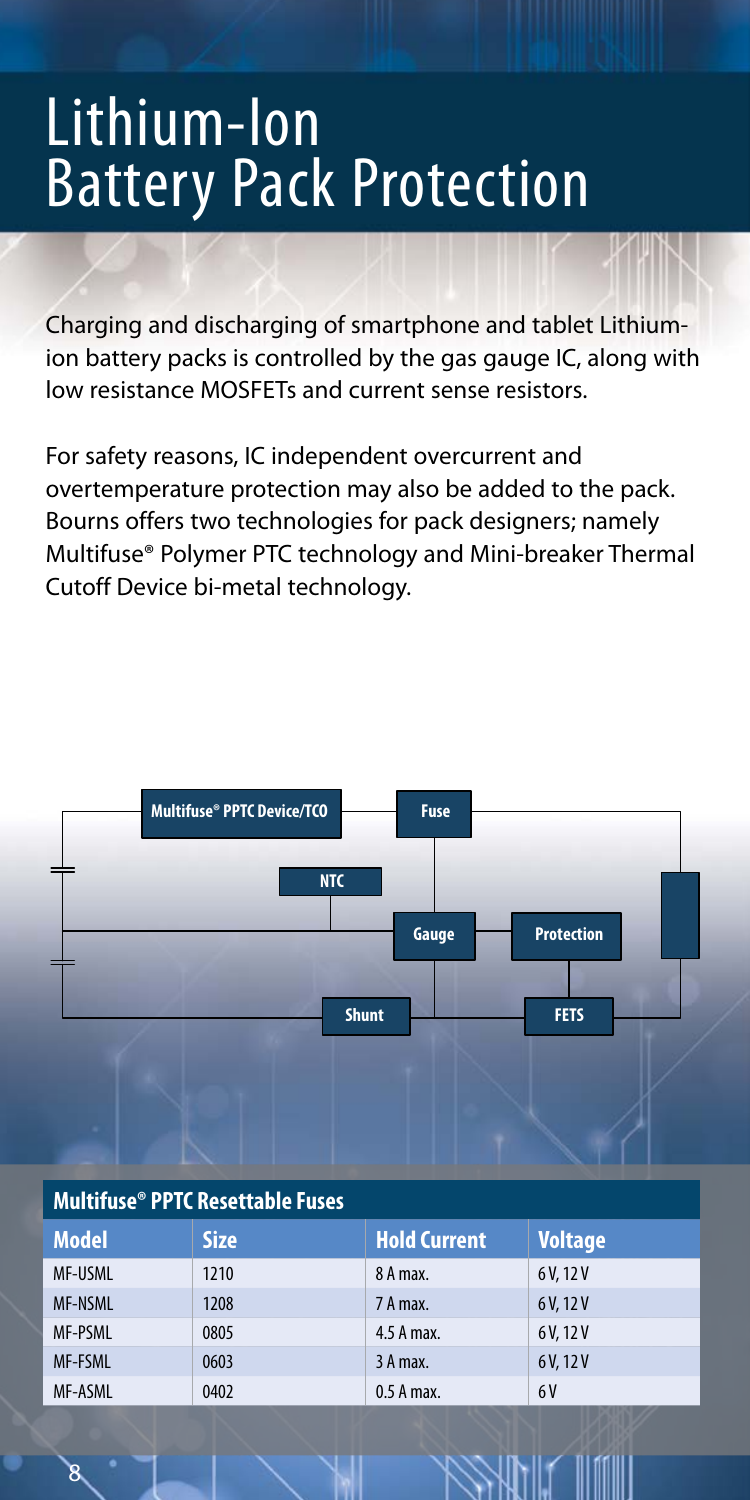## Mini-Breakers (Miniature Resettable Thermal Cutoff Devices)

## Types Available:

- Low current series  $(IC, NRC)$
- High current series (HC, NRA, AC, SA)
- Surface Mount Series (SA, SC)

## Applications:

Battery cell protection for:

SA Series

**SALES SEARCH PASSAGE** 

- Notebook PCs
- Tablet PCs
- Smartphones
- Mobile phones
- Power banks

#### Features:

- Overtemperature and overcurrent protection in a single device
- Resettable activation
- Wide range of temperature options: 72 ˚C, 77 ˚C, 82 ˚C, 85 ˚C and 90 ˚C
- Low resistance
- Small & thin size for compact package design
- Optimal corrosion resistant properties

AC Series

NR Series

SC Series

• RoHS compliant\*

#### **Mini-Breakers (Miniature Resettable Thermal Cutoff Devices)**

| <b>Series</b> | Trip Temperature (°C) | Trip Current @ 60 $^{\circ}$ C | <b>Voltage</b> |
|---------------|-----------------------|--------------------------------|----------------|
| HC            | 72, 77, 82, 85, 90    | 7, 8.5, 9.5, 11, 12 A          | 28V            |
| AC            | 72, 77, 82, 85, 90    | 9, 12, 14, 16, 18 A            | <b>28V</b>     |
| LC            | 72, 77, 82, 85        | 2.7, 3.8, 4.5, 5A              | 28V            |
| <b>NR</b>     | 72, 77, 82, 85        | 6,7.8,9.5,10.5A                | <b>28V</b>     |
| <b>SA</b>     | 72, 77, 82, 85        | 6, 8.8, 10.2, 11.1 A           | 28V            |
| <b>SC</b>     | 72, 77, 82, 85        | 6.28, 7.22, 8.37, 8.7 A        | 28V            |

*\*RoHS Directive 2015/863, Mar 31, 2015 and Annex.*



LC Serie

HC Series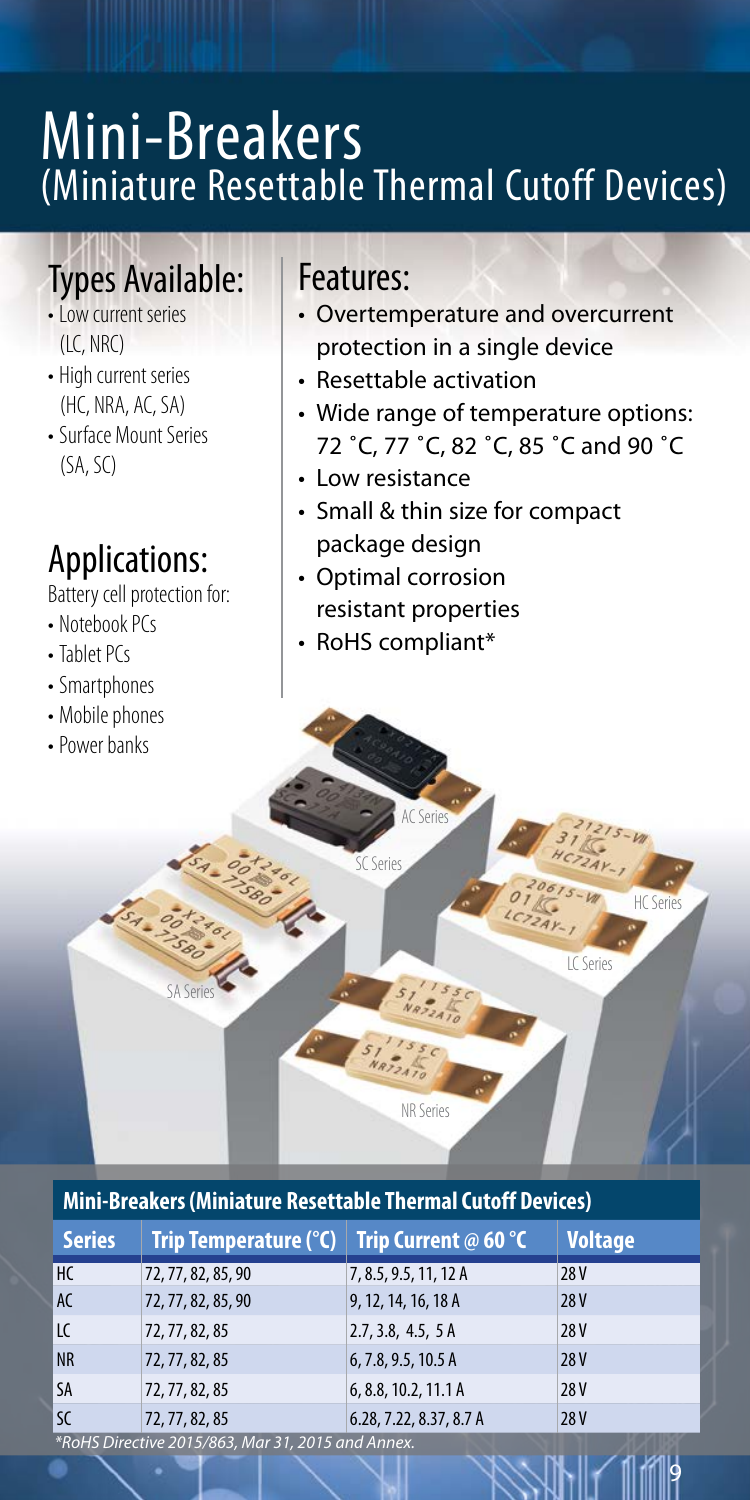# Multifuse® Polymer PTC Resettable Fuses

## Types Available:

- Radial leaded through-hole
- Surface mount (0402, 0603, 0805, 1206, 1210, 1812, 2018, 2920 & 3425)
- Axial leaded battery strap
- Unencapsulated disk

#### Features:

- 6 to 90 V operating voltages
- Hold currents from 10 mA to 11.0 A
- Agency certifications UL, CSA & TÜV
- Interrupt voltages of 250 V and 600 V with surge capabilities for assisting in meeting US and international telecom requirements
- High temperature polymers available with operating temperatures between  $-40$  °C and  $+125$  °C
- Custom designs available upon request
- Bulk, embossed tape, and ammo pack packaging
- RoHS compliant\* standard & halogen free\*\* upon request
- Some models AEC-Q200 compliant

Customized Resettable Fuses MF-SD

MF-R/600 MF-R

## **Applications**

- Computers
- Batteries
- Charging ports
- Telecommunications

MF-MSMF E LCM

MF-NSML

MF-VS

- Industrial controls
- Portable electronics
- Medical products\*\*\* *(excluding critical life support)*
- •Point of Sale
- Game consoles and toys

MF-SM

- Security systems
- DC motors

*\*\*Bourns considers a product to be "halogen free" if (a) the Bromine (Br) content is 900 ppm or less; (b) the Chlorine (Cl) content is 900 ppm or less; and (c) the total Bromine (Br) and Chlorine (Cl) content is 1500 ppm or less.*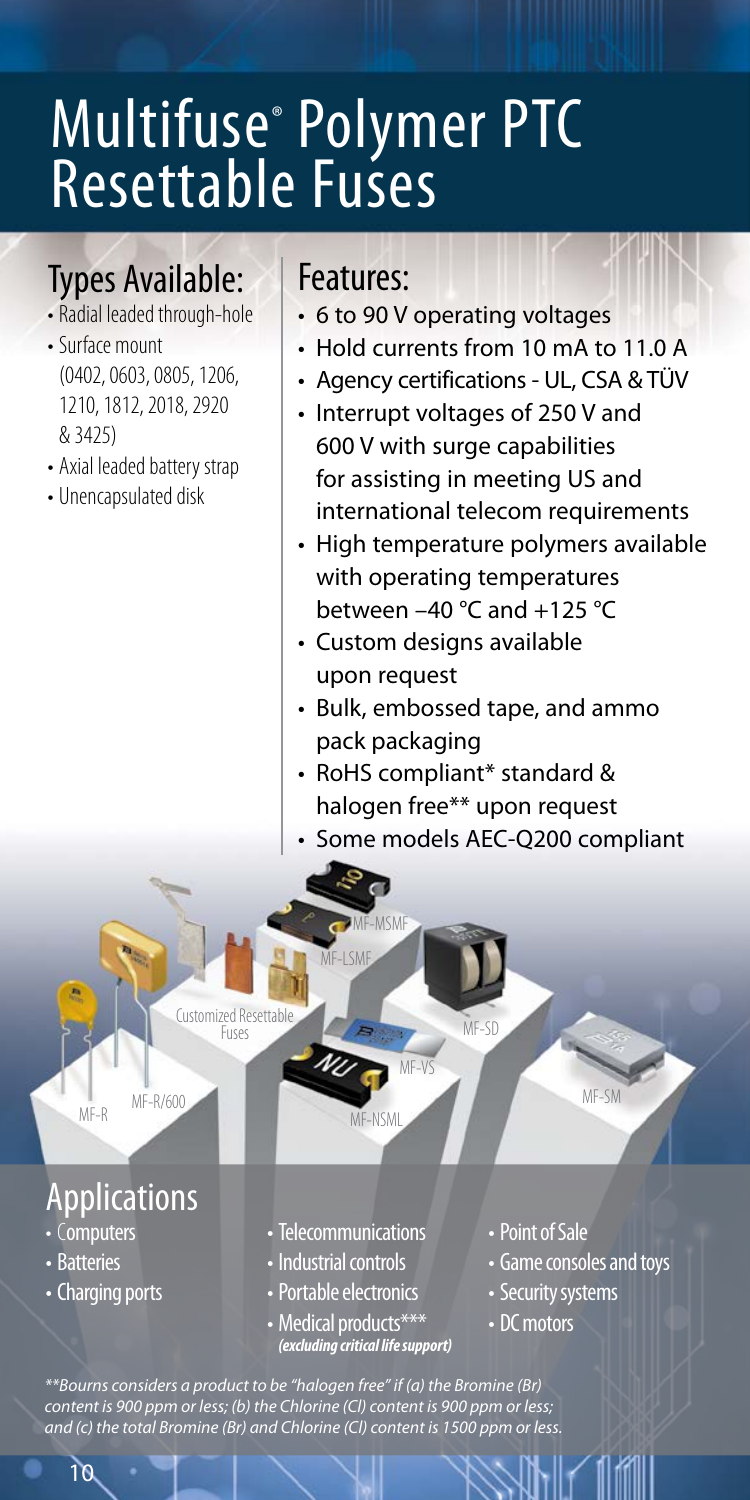# TBU<sup>®</sup> High-Speed Protectors

## Introduction:

TBU® High-Speed Protectors (HSPs) are circuit protection devices designed to protect against faults caused by short circuits, AC power cross, induction and lightning surges.

The TBU® HSPs block surges, providing a barrier to sensitive electronics and eliminating exposure to large voltages or currents during surge events up to rated limits.

#### Features:

- Extremely high-speed performance
- Blocks high voltages & currents up to rated limits
- Exceptionally low let-through energy
- Very high bandwidth, GHz compatible
- UL recognized components
- Programmable models available



• Sensors

|1|1

*\*\*\*Bourns® products have not been designed for and are not intended for use in "lifesaving," "life-critical" or "life-sustaining" applications nor any other applications where failure or malfunction of the Bourns® product may result in personal injury or death. See Legal Disclaimer Notice.*